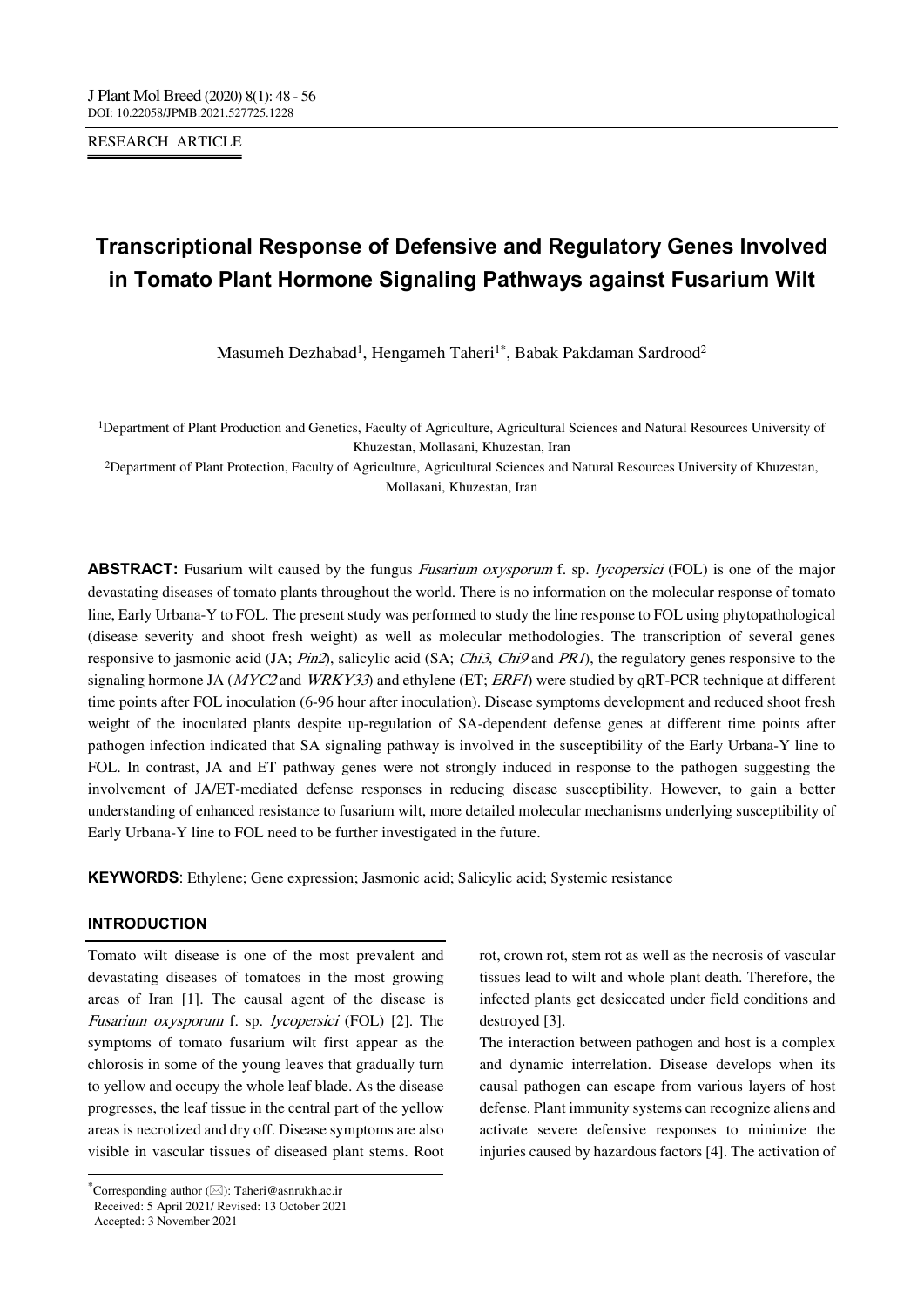such a system depends on particular signals recognized by a plant. Pathogen-Associated Molecular Patterns (PAMPs) associated with invading pathogens have been identified as potential signals involved in the activation of the plant immunity system. PAMP signals are recognized by Pattern Recognition Receptors (PRRs) of plants and a complex signal of PAMP-PRR leads to plant immunity system activation and defense genes expression [5]. Plant hormones such as salicylic acid (SA), jasmonic acid (JA) and ethylene (ET) play an important role in systemic and inter-cellular signaling systems to induce the expression of different defensive genes [6].

SA is considered as an important endogenous immunity signal involved in the stimulation of plant defensive reactions to diseases. The infection of plants by pathogens leads to Systemic Acquired Resistance (SAR) induction via the stimulation of SA bioaccumulation [7]. SAR is a fortified defensive status against a wide range of pathogens that are triggered off throughout a plant following a local infection. The occurrence of SAR needs SA signaling [8] in such a way that SA plays a significant role in the activation of NPR1 transcription factor which is involved in the induction of Pathogenesis-Related Proteins (PRPs) genes and defensive genes expression [9]. On the other hand, JA-derived systemic resistance, known as Induced Systemic Resistance (ISR), is a counterpart of SA-derived SAR. ISR is mostly induced by Biological Control Agents (BCAs) and necrotrophic fungi. A jasmonate-derived metabolite, 7-isojasmonyl-Lisoleucine as a plant defensive system inducing signaling molecule has a notable role in the activation of MYC2 transcription factor and the induction of down-stream defensive genes [10]. ET signaling system is also regarded as an important part of plant intrinsic immunity system [11] in such a way which its biosynthesis is stimulated following a pathogenic attack and/ PAMP activation, and it gets involved in defensive response development via activation of the regulatory transcription factor, ERF1. ERF transcription factors include only a single DNA-binding domain, and their specific binding to GCC-box in the promoters of PRP gene and JA-, and ETinduced genes which have already been reported [12]. Because of their hydrolytic activities on pathogen cell wall and in plant defense signaling pathways, most PRPs exhibit antimicrobial properties [13]. These proteins have been classified into 17 classes based on their function and characteristics from which beta-1, 3-glucanases and chitinases are two relevant groups of hydrolytic enzymes encountered in many plant species after their infection by

various kinds of pathogens [14]. The co-occurrence of PRPs and SAR reflects the share and the important cooperation of these proteins in the increment of the defensive potential of induced tissues [15]. On the other hand, proteinase inhibitors can also limit pathogen access to the sources of amino acids via the reduction of the pathogen capability to digest the host proteins. Therefore, proteinase inhibitors can be widely induced in the response to insects and pathogenic invasions [16]. Different sorts of proteinase inhibiting proteins are usually found in plants. Proteinase inhibiting proteins have been classified based on the target group of proteinases they affect. Four groups of proteinases have been identified including serine proteinases, cysteine proteinases, aspartic proteinases, and metalloproteinases [17].

The induction of SA-dependent resistance and JAdependent resistance are antagonistically interrelated [18]. On the other hand, JA and ET as the major mediators of plant resistance to  $F.$  oxysporum [19] have positive interactions [20]. With some cases, JA and ET have induced SA activity and consequently increased expression of PRP genes [21]. Therefore, the signaling pathways dependent on these three plant hormones are interrelated in the precise regulation of defensive reactions that finally lead to the activation of plant defensive responses for the resistance to pathogens. The interaction between FOL and tomato is specifically controlled by race and cultivar dependent factors [22]. In this research, the transcriptional responses of the genes involved in signaling pathways dependent on JA/ ET and SA plant hormones were evaluated to get better understanding about the interactions between the Iranian line, Early Urbana-Y and the pathogenic fungus, FOL. Based on the available reports, this is the first report on the expression of these genes in tomato line, Early Urbana-Y against FOL.

#### **MATERIALS AND METHODS**

#### **Culture of tomato plants**

Plant material used in this study was Early Urbana-Y, which was kindly granted by. Prof. Farokhi Nejhad (Shahid Chamran University, Ahwaz). The seeds were superficially sterilized in 2% sodium hypochlorite solution for 5 min, rinsed twice with sterile deionized water and then were sown in 72-cell plastic seedling starter trays filled with a 1:1 W/W mixture of sterilized vermiculite: agronomical soil. Two seed were planted per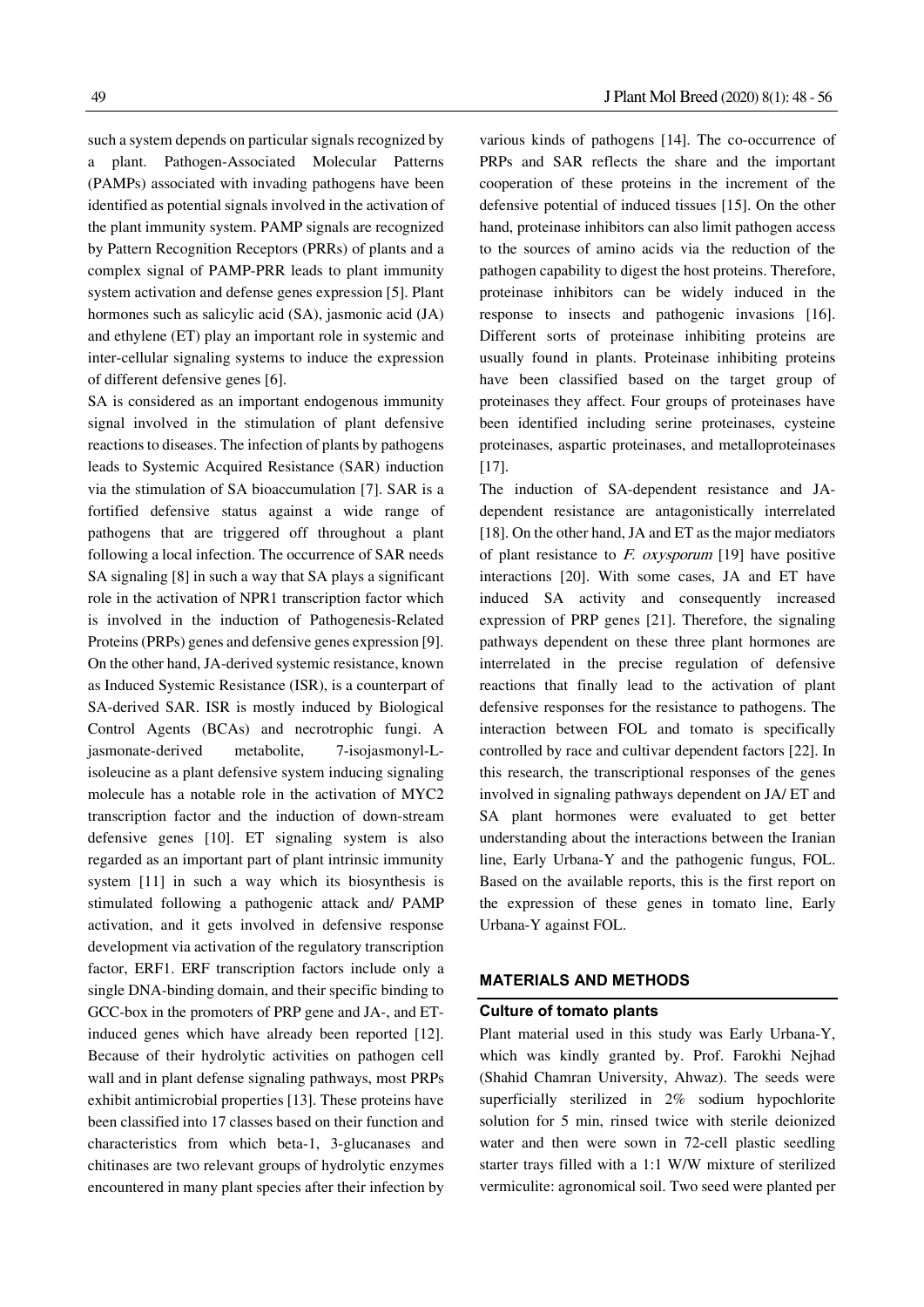cell and then were kept at 25°C under photoperiodic conditions of 16 h: 8 h light: darkness for 2 weeks [23]. Then, the plantlets were transferred to 1 L plastic pots containing sterilized vermiculite and soil (1:1 W/W) and grown in greenhouse with the conditions of 24-28°C, 40% RH and  $16/8$  h (L/D) photoperiod. The 4-leaf stage plantlets were treated.

#### **Preparation of fungal inoculum and treatments**

A culture of the fungus, Fusarium oxysporum f. sp. lycopersici was taken from the Plant Pathology Laboratory, Department of Plant Protection, Faculty of Agriculture, Agricultural Sciences and Natural Resources University of Khuzestan, Mollasani, Khuzestan, Iran. To prepare spore suspension, the fungus was hyphal tipped into fresh potato dextrose plates, and the culture plates sealed with the parafilm, incubated at 26 °C in dark for five days. Then, three mL of sterile deionized water was pipetted into each plate under sterile conditions of a laminar flow chamber. The spores were washed off via repeated pipetting over the whole colony. The prepared suspensions were pipetted out of the culture plates and collected into a single sterile falcon tube. The suspension was shaken and the density of spores was determined using a hemocytometry lamella (Neubauer Improved, HBG, Germany) and a light microscope (Olympus, Japan). The density of the spores (almost all single-celled microconidia) was adjusted to 106 microconidia per mL [24]. The 4-leaf stage plantlets were treated by adding 20 mL spore suspension (106 spores/ mL) to the soil in the close vicinity of the plantlets just after transferring them to the pots considered for this purpose. For controls samples, only 20 mL sterile water was applied in the same way. Three apical leaves were sampled from treated and control plants in 6, 12, 24, 48, 72, and 96 hours postinoculation (hpi). The samples were wrapped into aluminum foil pieces and immediately immersed into liquid nitrogen and stored at -80 °C until RNA extraction.

#### **Pathological assays**

In order to study the response of Early Urbana-Y to the treatment by FOL, a completely random design-based experiment was carried out. The experiment included a treatment and control. The preparation of fungal inoculum, the procedure of plant inoculation and incubation were as mentioned above. Three plants (one per pot) were applied as replicates for each treatment. The water need of plants was provided at the level of field

**Table 1.** The primers applied in qRT-PCR reactions.

| Gene   | <b>Primer sequence</b><br>$(5'-3')$             | <b>Amplicon</b><br>length<br>(bp) |
|--------|-------------------------------------------------|-----------------------------------|
| PR1    | tcttgcggttcataacgatg<br>cagctcttgagttggcatag    | 104                               |
| Chi9   | atctggttctggatgactcc<br>tttgtgatgacaccgaatcc    | 125                               |
| Chi3   | actatggcagaggacctatc<br>tcgcaactaaatcagggttg    | 108                               |
| Act    | ccatgttcccaggtattgc<br>agcctccaatccagacac       | 120                               |
| PinII  | gcactggttacaagggttg<br>tttgccaatccagaagatgg     | 145                               |
| FRF1   | ggtccttggtctctactcaat<br>tcttgtgcttgactcttctagt | 139                               |
| MYC2   | gacgtgattcaatggctcct<br>caggggaagcaatgaagaag    | 140                               |
| WRKY33 | gtggaaagggcatcacaag<br>tcggttaattgagtggttgc     | 138                               |

capacity. The plants were applied for disease severity and shoot fresh weight analyses 40 days after inoculation. The disease severity was calculated based on the following formula [25]:

Disease severity= $100 \times ($ (Number of symptomatic leaves) ⁄ (Total number of leaves))

The shoots were cut in the soil line, immediately wrapped in aluminum foil and transferred to the laboratory to determine the fresh weight of plants. The fresh weight of each shoot was measured using a digital balance. All data were statistically analyzed using SAS (version 9.1) software and the comparison of means was performed using Duncan's Multiple-Range Test method ( $p < 0.05$ ). Shoot fresh weight decrease (%) was calculated as follow:

$$
\Delta SFW (%) = \left[ \frac{SFW_{FOL} - SWF_C}{SWF_C} \right] \times 100
$$

Where ∆SFW (%) is the decrease of tomato shoot fresh weigh in percent, SWF<sub>FOL</sub> is the shoot fresh weigh of tomato plants treated with FOL, and SWFC is the shoot fresh weight of control plants.

#### **Molecular and gene expression analysis**

RNA extraction was performed following the guidelines of Super RNA Extraction (Cat. No. YT9080) kit manufactured by Yekta Tajhiz Azma Ltd. (www.yektatajhiz.com), Tehran, Iran, and cDNA synthesis was done following the instructions for Thermo kit (Cat. No. K1621). The primers for the studied genes (Table 1) were designed using Primer Quest software freely available online at www.idtdna.com. The primers were synthesized by SinaClone Company (www.sinaclone.ir), Tehran, Iran. The qRT-PCR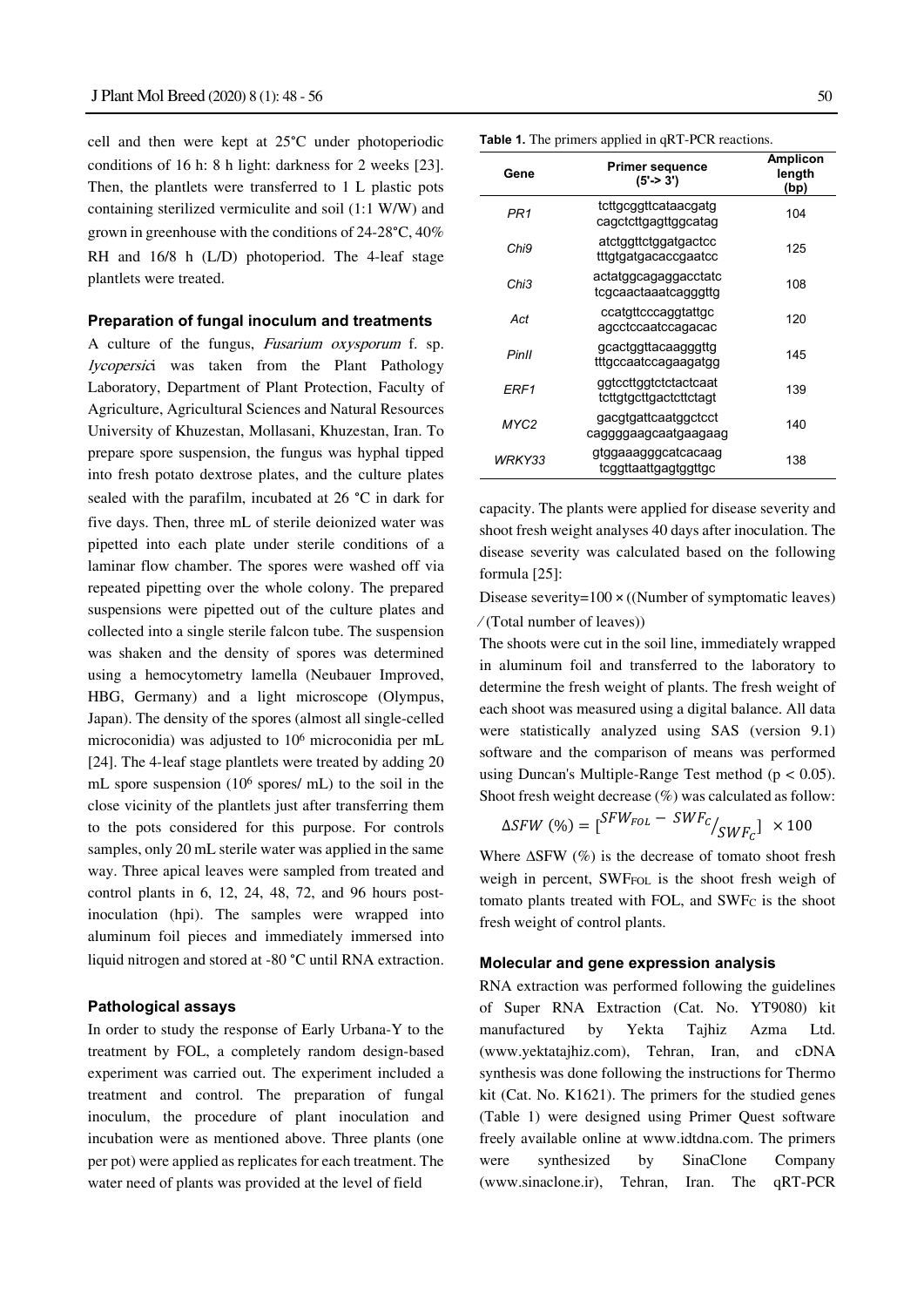reactions were carried out using 2X Real-Time PCR Master Mix (SYBR Green) and Real-Time PCR System (ABI Company). The cycles' condition applied was as follow: primary denaturation at 95 °C for 10 min; 40 cycles of three successive steps i.e. denaturation at 95 °C for 15 sec, the annealing of primers at 60 °C, and extension at 72 °C for 20 sec. The threshold cycle (Ct) for each of the studied genes was normalized with the actin gene of S. lycopersicum used as the internal reference house-keeping gene. Fold changes in transcript expression were calculated by the 2−ΔΔCt comparative method (compared to that of the control un-treated plants). The rate of  $-\Delta\Delta$ Ct calculated as  $\Delta\Delta$ Ct = [(Ct of gene of interest – Ct of reference gene) treated sample – (Ct of gene of interest – Ct of reference gene) untreated control]. The value of  $2^{-\Delta\Delta Ct}$  < 1 implied a reduction in the expression of interest gene as compared to control. The value > 1 implied that expression of interest gene was up-regulated compared to the control [26]. Relative expression software tool (REST®), the software described by Pfaffl [27], was used to analyze the obtained data. Three individual plants were used as biological replicates while two technical replicates (cDNA samples) were applied per biological replicate.

#### **RESULTS**

Pathological assays indicated the occurrence of fusarium wilt disease, where the calculated disease severity was 53.3 %. Also, the disease lead to a reduced fresh weight. The mean fresh weight of shoot of a control and diseased plants were respectively 19 and 14.16 g (-25.47 % reduced fresh weight compared to an average control plant shoot) (Fig. 1).



**Figure 1.** Shoot fresh weight of tomato plants treated with Fusarium oxysporum f. sp. lycopersici (FOL). Data were recorded 40 days after pathogen treatment. Different letters indicate significant differences between the treatment and control plants (Duncan's test using GLM procedure, P< 0.05).



Figure 2. Effect of Fusarium oxysporum f. sp. lycopersici on expression of *Chi3*, *Chi9*, *Pin2*, *PR1*, *ERF1*, *MYC2*, and WRKY33 genes of tomato (Early Urbana-Y) at 6, 12, 24, 48, 72, and 96 hpi in comparison with control plants.

\*, and \*\* indicate the significance at  $P < 0.05$  and  $P < 0.01$ , respectively. 'ns' exhibits the absence of statistically significant difference.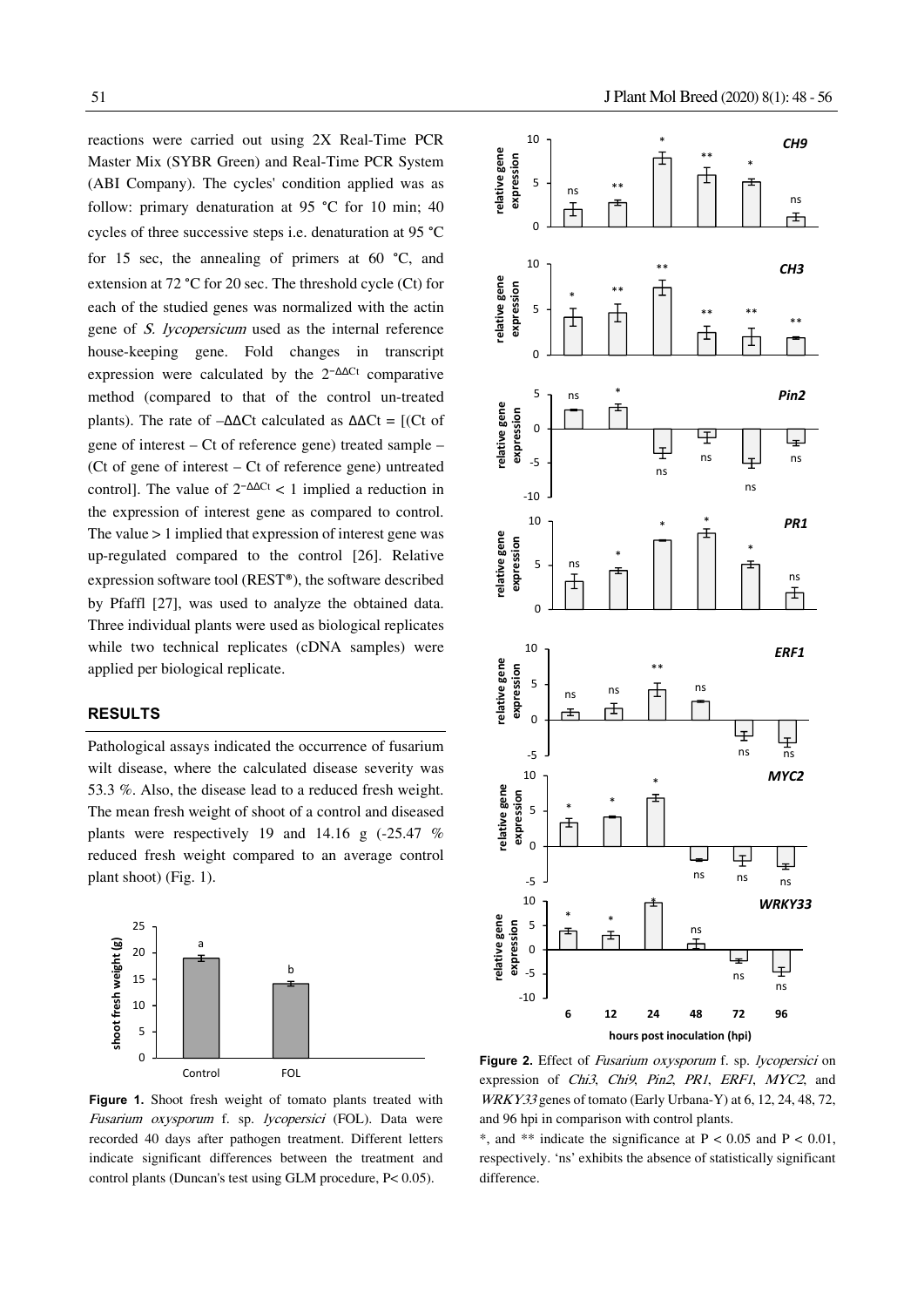The plants treated with the pathogen exhibited a significant increase in the transcription of the  $Chi3$  gene in 6 to 96 hpi (Fig. 2). The increase attained it's maximum 24 hpi (an increase of 7.4 times compared with that in control plants). The transcription rate of Chi9 and PR1 genes 6 hpi did not change notably as compared to control plants, however, their transcriptions meaningfully increased 12 to 72 hpi. The peak of Chi9 and PR1 gene expression were respectively observed 24 hpi (7.8 times of that in control plants) and 48 hpi (8.6 times of that in control plants). The transcription rate of the proteinase inhibitor II gene (Pin2) exhibited a significant increase (compared to that in control plants) only 12 hpi, however, its transcription was not significantly different from that in control plants in the next hours. The genes MYC2 and WRKY33 indicated significant increases in their transcription rate till 24 hpi, while they showed no significant difference from that in control plants in the next hours. The transcription rate of the ERF1 gene also exhibited a significant increase just in 24 hpi, however, no meaningful difference was found between its transcription rates in treated and untreated plants in the remaining hours after treatment (Fig. 2).

#### **DISCUSSION**

Induction of an appropriate level of immunity response after pathogen infection requires interaction between SA, JA and ET signaling networks, depending on path systems lifestyle categories, necrotroph or (hemi) biotroph [28]. According to previous reports, JA and ET can effectively elicit resistance to necrotrophic fungi. However, SAdependent defensive signals are thought to be induced following inoculation with (hemi) biotroph fungi [29]. Moreover, the analysis of resistance of mutants defective in SA-related genes exhibited enhanced susceptibility to a set of (hemi) biotrophic fungi in Arabidopsis [30-31]. Our results showed that expression of SA-responsive genes including Chi3, Chi9 and PR1 was significantly upregulated at different time points after FOL infection. In accordance with our results, Aimé et al [32] showed that transcript accumulation of *Chi3* and *Chi9* genes was upregulated in Fusarium-infected tomato plants. The fungal cell wall chitin is a homopolymer of N-acetyl-Dglucosamine units. Despite the lack of chitin, plants possess chitinolytic enzymes [33]. Upon fungal infection, plant cells secrete chitinases that degrade chitin and release chitin fragments (chito-oligosaccharides or chitin oligomers) from wall of fungal cells. These fragments act as elicitors and induce plant immune responses [34]. It is reported that the overexpression of chitinase in tobacco plants conferred enhanced resistance to fungal pathogens [35]. Furthermore, similar to our results, the induction of PR1 and PR5 genes expression has been reported in Arabidopsis plants after infecting by F. oxysporum [36]. The transcription level of the  $PR1$  gene is mostly regulated by the SA pathway. In Arabidopsis, the role of SA signaling pathway in the activation of PR1, PR2 and PR5 gene expression was illustrated by analyzing the mutants deficient in SA-responsive pathway such as npr1 [37-38]. It is reported that, NPR1 (Non-expressor of pathogenesis-related genes1) as a transcriptional coactivator in controlling SA-mediated genes expression, promotes binding affinity of TGA transcription factor to the promoter elements and thereby leads to more activation of PR1 gene [39]. In the current study, as was expected, FOL induced plant SA-dependent defensive responses, however, these responses were not able to prevent the pathogen invasion. This failure showed itself as a significant decrease in the fresh weight of FOLtreated Early Urbana-Y plants and the disease severity of 53.3%.

Berrocal-Lobo and Molina [40] revealed that transcriptional factor ERF1, as an integrator of ET and JA signaling networks, mediates resistance to F. oxysporum. Hence, constitutive expression of *ERF1* following the inoculation of the fungus, resulted in the development of resistance to  $F$ . oxysporum f. sp. conglutinans and  $F$ . oxysporum f. sp. lycopersici. To determine the involvement of ET-dependent signaling pathway in controlling Early Urbana-Y tomato resistance to FOL, we evaluated ERF1 transcript profile through a 90 h time span (6-96 hpi). Except for 24 hpi, no significant accumulation of ERF1 transcripts was observed at other time points. Hence, it seems that induction of *ERF1* is not strong enough to confer enhanced resistance of tomato to FOL. Moreover, comparative analysis of transcriptional response of SA and JA-responsive genes in the evaluated tomato line showed the JA-dependent defense genes (MYC2, WRKY33 and Pin2) were activated during the first hours after invasion (12-24 hpi) and suppressed at later time points. In contrast, SA-marker genes were constitutively up-regulated at different time points suggesting antagonistic effect of SA on JA-regulating defense genes expression. This result was consistent with Spoel et al. [41]. Furthermore, it has been demonstrated that suppression of JA-dependent defense genes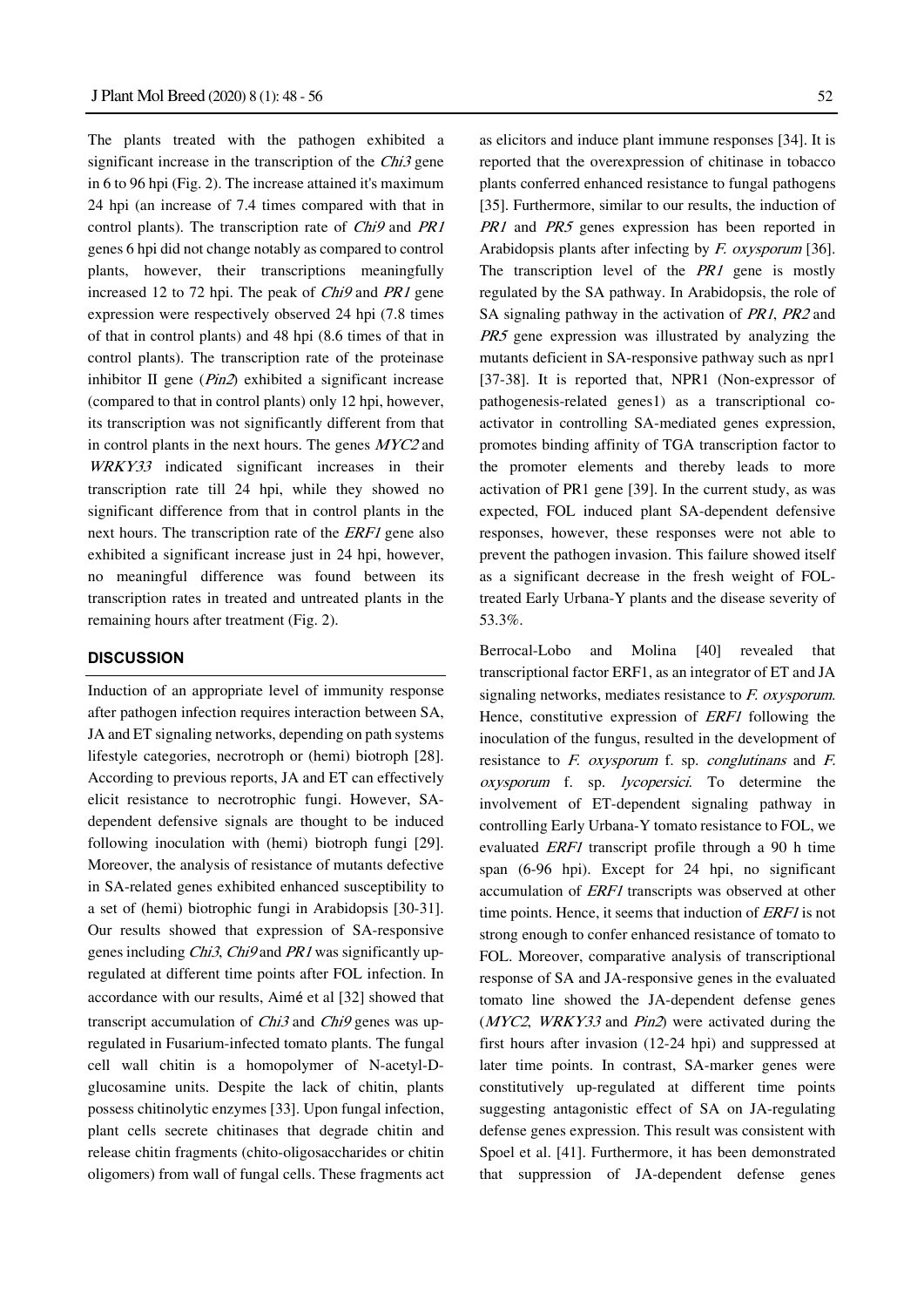expression by pathogen-induced SA is mediated by NPR1 [42].

The temporal pattern of the expression of tomato signaling pathways in Early Urbana-Y and FOL interaction were similar to the susceptible tomato line, Momor [43]. In addition, our findings were in agreement with Morid and Hajmansoor [44], that showed Early Urbana-Y was determined as a FOL-susceptible cultivar based on the applied PCR-RFLP genetic markers. Surprisingly, it has been reported that overexpression of SA-responsive defense genes resulted in enhancing disease susceptibility to necrotrophic pathogens [45-46]. Herein, SA-dependent response also appears to act as a positive regulator of susceptibility to FOL. In contrast, it has been demonstrated that JA/ET-dependent defense responses negatively regulated susceptibility to necrotrophic pathogens [29]. Accordingly, our study confirmed reported findings of Swarupa et al. [47] that resistance to FOL is mainly mediated by ET and JA signaling pathways. Hence, temporal pattern of the transcriptional response of studied genes suggested that FOL is a necrotrophic rather than a hemibiotrophic phytopathogenic fungal parasite. Our result is in agreement with Edgar et al. [48]; Li et al. [19]; Makandar et al. [49] and Mandal et al. [50].

# **CONCLUSION**

Our observation indicated the susceptibility of Early Urbana-Y to fusarium wilt and enlighten its molecular responses to FOL. The disease severity and reduced shoot fresh weight of the treated plants despite of the significantly up regulated SA marker genes indicated that SA-dependent defense genes play a vital role in regulating of susceptibility to FOL. In contrast, the temporal pattern and transcript level of other evaluated genes suggested the JA/ET-mediated defense responses were not enough to prevent the pathogen invasion. Furthermore, antagonistic effect of SA on JA- dependent defense gene expression was also observed. Finally, these findings revealed that Early Urbana-Y line resistance to FOL appears to require the ET/JA-mediated defense response. However more detailed molecular mechanisms about the interaction between Early Urbana-Y and FOL is needed to be further investigated.

## **ACKNOWLEDGEMENTS**

The present article is based on the data obtained from the M. Sc. thesis of the first author performed in the central

laboratory of Agricultural Sciences and Natural Resources University of Khuzestan.

## **REFERENCES**

- [1] Darvishnia, D. and Dehghani, A. 2015. Diseases of vegetable crops in Iran and their integrated management. Sarva Publications.
- [2] De Silva, N., Lumyong, S., Hyde, K., Bulgakov, T., Phillips, A. and Yan, J. 2016. Mycosphere essays 9: defining biotrophs and hemibiotrophs. Mycosphere, 7(5): 545-559.
- [3] McGrath, D. J., Gillespie, D. and Vawdrey, L. 1987. Inheritance of resistance to Fusarium oxysporum f. sp. lycopersici races 2 and 3 in Lycopersicon pennellii. Aust J Agr Res, 38(4): 729-733.
- [4] Ausubel, F.M. 2005. Are innate immune signaling pathways in plants and animals conserved? Nat Immunol, 6: 973– 979.
- [5] Boudsocq, M., Willmann, M.R., McCormack, M., Lee, H., Shan, L., He, P., Bush J., Cheng, S.H., Sheen, J. 2010. Differential innate immune signalling via Ca2+ sensor protein kinases. Nature, 464: 418–422.
- [6] Van der Ent, S., Van Wees, S. C. and Pieterse, C. M. 2009. Jasmonate signaling in plant interactions with resistanceinducing beneficial microbes. Phytochem, 70: 1581–1588.
- [7] Shah, J. and Zeier, J. 2013. Long-distance communication and signal amplification in systemic acquired resistance. Front. Plant Sci, 4:30.
- [8] Liu, P. P., von Dahl, C. C. and Klessig, D. F. 2011. The extent to which methyl salicylate is required for signaling systemic acquired resistance is dependent on exposure to light after infection. Plant Physiol, 157: 2216–2226.
- [9] Mou, Z., Fan, W. and Dong, X. 2003. Inducers of plant systemic acquired resistance regulate NPR1 function through redox changes. Cell, 113: 935–944.
- [10] Wasternack, C. and Hause, B. 2013. Jasmonates: biosynthesis, perception, signal transduction and action in plant stress response, growth and development. An update to the 2007 review in Annals of Botany. Ann. Bot, 111(6): 1021-1058.
- [11] Shakeel, S. N., Wang, X., Binder, B. M. and Schaller, G. E. 2013. Mechanisms of signal transduction by ethylene: overlapping and non-overlapping signalling roles in a receptor family. AoB plants, 5: 1-15
- [12] Gutterson, N. and Reuber, T.L. 2004. Regulation of disease resistance pathways by AP2/ERF transcription factors. Curr Opin Plant Biol, 7: 465–471.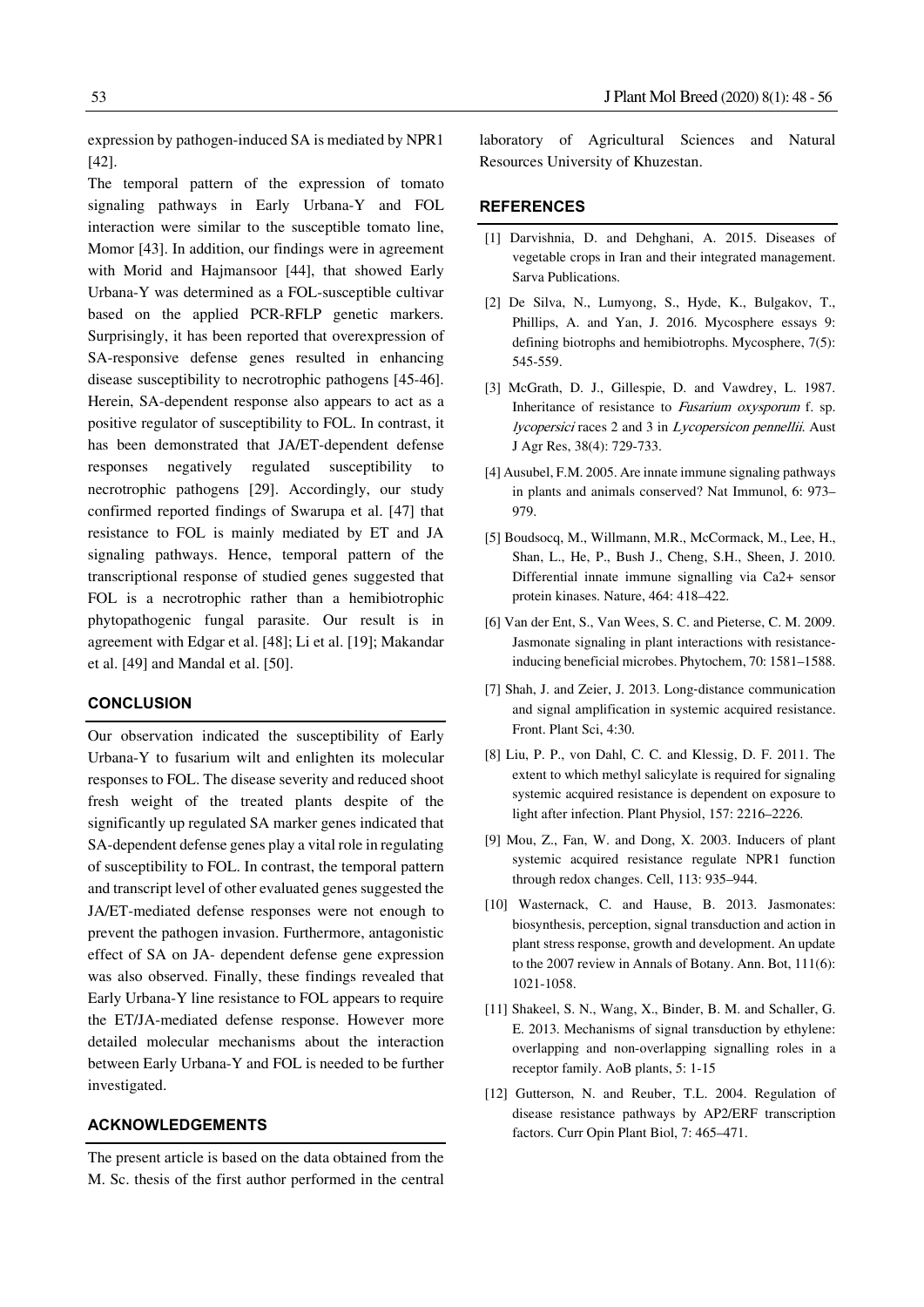- [13] Van Loon, L.C., Rep, M. and Pieterse, C. 2006. Significance of inducible defense-related proteins in infected plants. Annu. Rev. Phytopathol, 44(1): 135-162.
- [14] Ebrahim, S., Usha, K. and Singh, B. 2011. Pathogenesis related (PR) proteins in plant defense mechanism. Sci Against Microb Pathog, 2(3): 1043-1054.
- [15] Delaney, T., Friedrich, L. and Ryals, J. 1995. Arabidopsis signal transduction mutant defective in chemically and biologically induced disease resistance. Proc Natl Acad Sci U S A, 92(14): 6602-6606.
- [16] Datta, S. K. and Muthukrishnan, S. 1999. Pathogenesisrelated proteins in plants: Proteinase Inhibitors in Plant– Microbe and Plant–Insect Interactions, Acid-free paper, United States of America.
- [17] Vidhyasekaran, P. 2007. Fungal pathogenesis in plants and crops: molecular biology and host defense mechanisms, 2nd edn. Tamil Nadu Agricultural University Coimbatore, India.
- [18] Koornneef, A. and Pieterse, C. M. 2008. Cross talk in defense signaling. Plant Physiol, 146(3): 839-844.
- [19] Li, C. Y., Deng, G. M., Yang, J., Viljoen, A., Jin, Y., Kuang, R. B., Zuo, C. W., Lv, Z. C., Yang, Q. S., Sheng, O., Wei, Y. R., Hu, C. H., Dong, T. and Yi G. J. 2012. Transcriptome profiling of resistant and susceptible Cavendish banana roots following inoculation with Fusarium oxysporum f. sp. cubense tropical race 4. BMC Genom, 13: 374.
- [20] O'Donnell, P.J., Calvert, C., Atzorn, R., Wasternack, C., Leyser, H.M.O. and Bowles, D.J. 1996. Ethylene as a signal mediating the wound response of tomato plants. Science, 274(5294):1914–1917.
- [21] Lawton, K. A., Potter, S. L., Uknes, S. and Ryals, J. 1994. Acquired resistance signal transduction in Arabidopsis is ethylene independent. Plant Cell, 6(5): 581-588.
- [22] Husaini, A. M., Sakina, A. and Cambay, S. R. 2018. Host-Pathogen interaction in Fusarium oxysporum infections: Where do we stand? Mol Plant Microbe Interact, 31(9): 889-898.
- [23] Takahashi, H., Nakaho, K., Ishihara, T., Ando, S., Wada, T., Kanayama, Y., Asano, S., Yoshida, S., Tsushima, S. and Hyakumachi, M. 2014. Transcriptional profile of tomato roots exhibiting *Bacillus thuringiensis*-induced resistance to Ralstonia solanacearum. Plant Cell Rep, 33(1): 99-110.
- [24] Davari, B., Limoee, M., Khodavaisy, S., Zamini, G. and Izadi, S. 2015. Toxicity of entomopathogenic fungi, Beauveria bassiana and Lecanicillium muscarium against a field-collected strain of the German cockroach Blattella germanica (L.) (Dictyoptera: Blattellidae). Trop. Biomed, 32(3): 463-470.
- [25] Anitha, A. and Rabeeth, M. 2009. Control of Fusarium wilt of tomato by bioformulation of Streptomyces griseus in green house condition. Afr J Basic Appl Sci, 27 : 9-14.
- [26] Schmittgen, T.D. and Livak, K.J. 2008. Analyzing realtime PCR data by the comparative CT method. Nature Protoc, 3: 1101-1108
- [27] Pfaffl, M. W. 2001. A new mathematical model for relative quantification in real-time RT–PCR. Nucleic Acids Res, 29(9): e45-e45.
- [28] Koornneef, A., Pieterse, C.M. 2008. Cross talk in defense signaling. Plant Physiol, 146: 839–844.
- [29] Glazebrook, J. 2005. Contrasting mechanisms of defense against biotrophic and necrotrophic pathogens. Annu Rev Phytopathol, 43: 205–227
- [30] Dong, X. 2004. NPR1, all things considered. Curr Opin Plant Biol, 7: 547–552
- [31] Vlot, A.C., Dempsey, D.A. and Klessig, D.F. 2009. Salicylic Acid, a multifaceted hormone to combat disease. Annu Rev Phytopathol, 47: 177–206
- [32] Aimé, S., Cordier, C., Alabouvette, C. and Olivain C. 2008. Comparative analysis of PR gene expression in tomato inoculated with virulent Fusarium oxysporum f. sp. *lycopersici* and the biocontrol strain F. oxysporum Fo47. Physiol Mol Plant Pathol, 73(1): 9-15.
- [33] Schlumbaum, A., Mauch, F., Vögeli, U. and Boller, T. 1986. Plant chitinases are potent inhibitors of fungal growth. Nature, 324(6095): 365.
- [34] Shibuya, N. and Minami, E. 2001. Oligosaccharide signalling for defence responses in plant. Physiol. Mol. Plant Pathol, 59(5): 223-233.
- [35] Brogue, K., Chet, I., Holliday, M., Cressman, R., Biddle, P., Knowlton, S. and Broglie, R. 1991. Transgenic plants with enhanced resistance to the fungal pathogen Rhizoctonia solani. Science, 254(5035): 1194-1197.
- [36] Epple, P., Apel, K. and Bohlmann, H. 1997. Overexpression of an endogenous thionin enhances resistance of Arabidopsis against Fusarium oxysporum. Plant Cell, 9: 509-520.
- [37] Cao, H., Bowling, S. A., Gordon, A. S. and Dong, X. 1994. Characterization of an Arabidopsis mutant that is nonresponsive to inducers of systemic acquired resistance. Plant Cell, 6:1583–1592.
- [38] Roetschi, A., Si-Ammour, A., Belbahri, L., Mauch, F. and Mauch-Mani, B. 2001. Characterization of an Arabidopsis-Phytophthora pathosystem: resistance requires a functional PAD2 gene and is independent of salicylic acid, ethylene and jasmonic acid signaling. Plant J, 28: 293–305.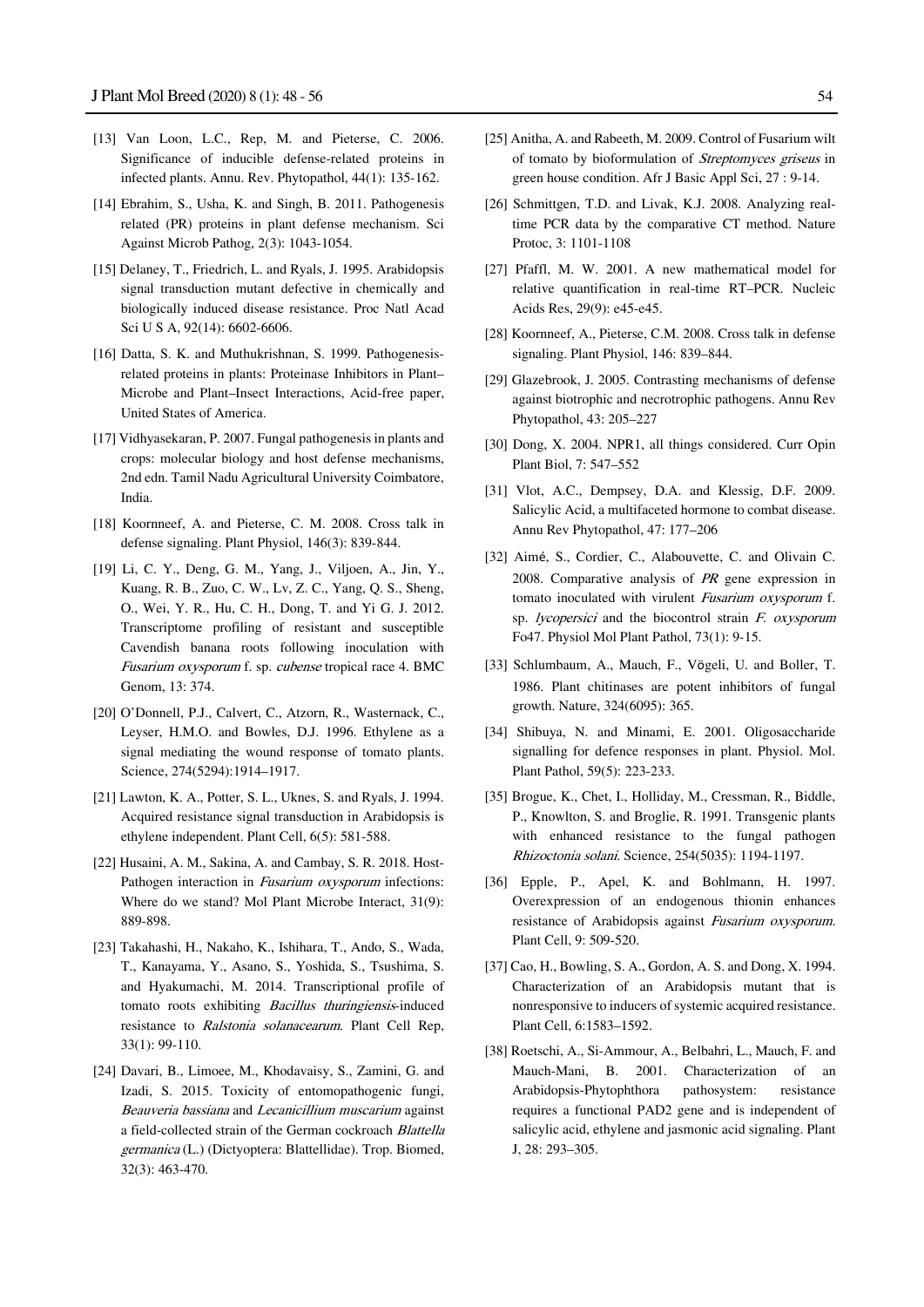- [39] Fan, W. and Dong, X. 2002. In vivo interaction between NPR1 and transcription factor TGA2 leads to salicylic acid–mediated gene activation in Arabidopsis. Plant Cell, 14(6): 1377-1389.
- [40] Berrocal-Lobo, M. and Molina, A. 2004. Ethylene response factor 1 mediates Arabidopsis resistance to the soilborne fungus Fusarium oxysporum. Mol Plant Microbe Interact, 17(7):763-770.
- [41] Spoel, S.H., Koornneef, A., Claessens, S.M. et al. 2003. NPR1 modulates cross-talk between salicylate- and jasmonate-dependent defense pathways through a novel function in the cytosol. Plant Cell, 15: 760–770.
- [42] Leon-Reyes, A., van der Does, D., de Lange, E.S., Delker, C., Wasternack, C., van Wees, S.C., Ritsema, T. and Pieterse, C.M. 2010. Salicylate-mediated suppression of jasmonate-responsive gene expression in Arabidopsis is targeted downstream of the jasmonate biosynthesis pathway. Planta, 232: 1423–1432.
- [43] Hernández-Aparicio, F., Lisón, P., Rodrigo, I., Bellés, J.M. and López-Gresa, M.P. 2021. Signaling in the tomato immunity against Fusarium oxysporum. Molecules, 26: 1818.
- [44] Morid, B., and Hajmansoor, S. 2017. Assessment of tomato genotypes resistance to verticillium and fusarium wilt diseases using molecular markers. JMW, 10: 80-93.
- [45] Bari, R. and Jones, J.D.G. 2009. Role of plant hormones in plant defence responses. Plant Mol. Biol, 69: 473–488.
- [46] El Oirdi, M., Abd El Rahman, T., Rigano, L., El Hadrami, A., Rodriguez, M.C., Daayf, F., Vojnov, A. and Bouarab, K. 2011. Botrytis cinerea manipulates the antagonistic effects between immune pathways to promote disease development in tomato. Plant Cell, 23: 2405–2421.
- [47] Swarupa, V., Ravishankar, K.V., and Rekha, A. 2014. Plant defense response against Fusarium oxysporum and strategies to develop tolerant genotypes in banana. Planta, 239: 735-751.
- [48] Edgar, C.I., McGrath, K.C., Dombrecht, B., Manners, J.M., McLean, D.J., Schenk, P.M.P., and Kazan, K. 2006. Salicylic acid mediates resistance to the vascular wilt pathogen in the model host Arabidopsis thaliana. Australas. Plant Pathol, 356: 581-591.
- [49] Makandar, R., Nalam, V.J., Lee, H., Trick, H.N., Dong, Y., and Shah, J. 2012. Salicylic acid regulates basal resistance to fusarium head blight in wheat. Mol. Plant Microbe Interact, 25: 431-439.
- [50] Mandal, S., Mitra, A., and Mallick, N. 2008. Biochemical characterization of oxidative burst during interaction between Solanum lycopersicum and Fusarium oxysporum f. sp. lycopersici. Physiol. Mol. Plant Pathol, 72: 56-61.